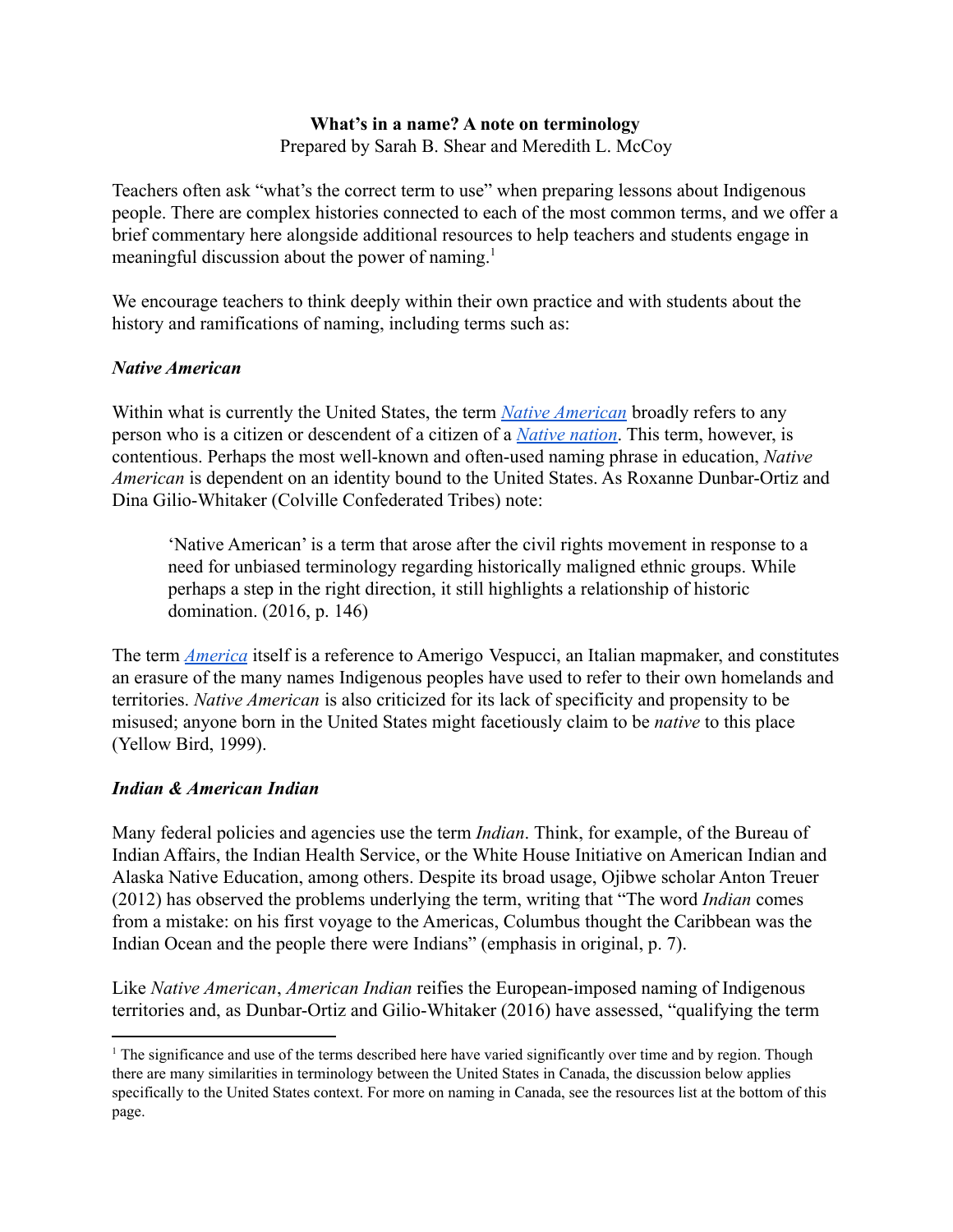'Indian' with 'American' adds another layer of imposition by inferring the centrality of U.S. ('American') legal domination, a concept many Native people today still find highly offensive" (p. 146).

*American Indian* is additionally an incomplete term as it generally does not include Alaska Native or Native Hawaiian people.

### *Indigenous*

The term *Indigenous* acknowledges the peoples and nations who have called these lands home since long before colonists imposed the names *America* or the *United States of America* upon them. *Indigenous* blends the boundaries between specific Native nations in ways that may problematically homogenize diverse communities; however, it also speaks to shared experiences with colonization, as Michael Yellow Bird (Sahnish and Hidatsa Nations) has written:

The terms indigenous and First Nations Peoples still generalize the identity of the more than 500 indigenous groups in the lower 48 and Alaska. However, I believe they are empowering 'generalized' descriptors because they accurately describe the political, cultural, and geographical identities, and struggles of all aboriginal peoples in the United States. I no longer use Indian, American Indian, or Native American because I consider them oppressive, counterfeit identities. (Quoted in [Pewewardy, 2000](http://www.hanksville.org/storytellers/pewe/writing/Rename.html))

Use of the term *Indigenous* connects Indigenous peoples fighting colonialism around the globe. Indeed, *Indigenous* is the term employed by the United Nations, whose documents ["Who are](https://www.un.org/esa/socdev/unpfii/documents/5session_factsheet1.pdf) [indigenous peoples?"](https://www.un.org/esa/socdev/unpfii/documents/5session_factsheet1.pdf) and "United Nations Declaration [on the Rights of Indigenous Peoples for](http://files.unicef.org/policyanalysis/rights/files/HRBAP_UN_Rights_Indig_Peoples.pdf) [indigenous adolescents"](http://files.unicef.org/policyanalysis/rights/files/HRBAP_UN_Rights_Indig_Peoples.pdf) may be useful classroom resources.

# *Tribe and Tribal*

*Tribe* is a term with specific legal connotations, and it is closely related to the similar term *Native nation*. A tribe or Native nation is a legally distinct political entity. Each tribe has an inherent right to [self-governance,](http://www.ncai.org/policy-issues/tribal-governance) often referred to as *tribal sovereignty*. Myriad factors may impact a tribe's legal status and relationship with local, state, and federal government offices, including histories of treaties, federal and/or state recognition, termination, and restoration.

# *Native Hawaiian*

*Native Hawaiian* is a term used to refer to Kanaka Maoli, the Indigenous people of Hawai'i. In 1893, the United States participated in a coup that overthrew the government of Queen Liliuokalani, in abrogation of previous treaties between the United States and the Republic of Hawai'i. Native Hawaiians [protested](https://www.archives.gov/education/lessons/hawaii-petition) the imposition of the new government, but the United States annexed Hawai'i as a state against their wishes. Though Congress issued a [formal apology](https://www.govinfo.gov/content/pkg/STATUTE-107/pdf/STATUTE-107-Pg1510.pdf) in 1993, Hawai'i remains occupied by the United States.

# *Alaska Native*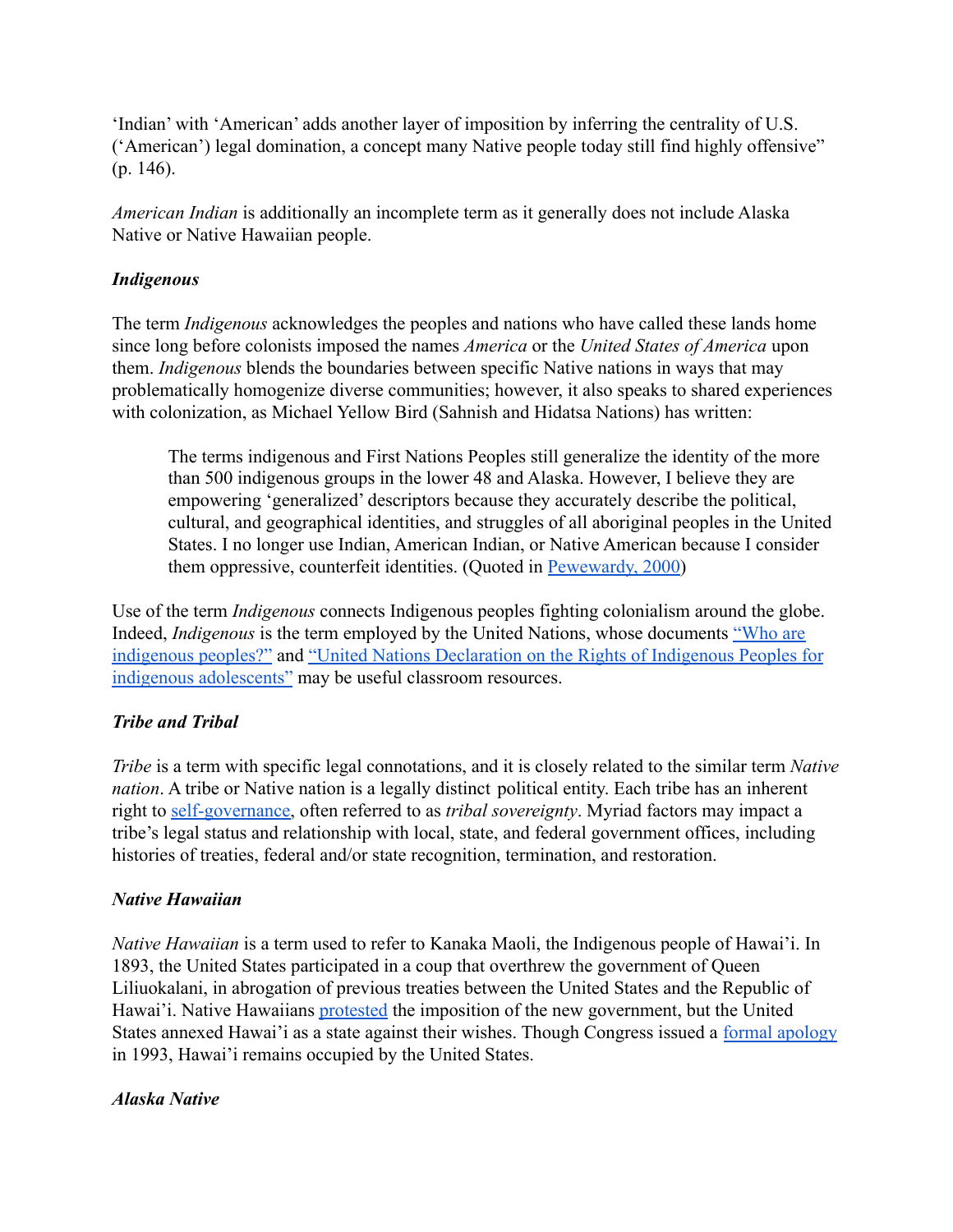*Alaska Native* is a [term](https://www.uaa.alaska.edu/alaska-natives/aknativefacts.cshtml) that refers to the Indigenous peoples whose lands and waters are currently known as Alaska. Russia first colonized their territories in the late 1700s; the United States then bought Alaska from Russia in 1867 without the consent of Alaska Native people. In 1971, Congress passed the Alaska Native Claims Settlement Act ([ANCSA\)](http://www.alaskool.org/projects/ancsa/annancsa.htm), a law that extinguished Alaska Natives' traditional title to their lands and created Alaska Native regional and village [corporations](http://www.ncai.org/tribal-directory/alaska-native-corporations) to manage ANCSA-settled lands and funds. The term *Alaska Native* was not widely used until after ANCSA passed, and the long-term impact of the law continues to be debated today.

### *Names of specific nations*

Individual Indigenous people frequently [prefer](https://newsmaven.io/indiancountrytoday/archive/native-american-vs-indian-_llUK00r1EionG_T5_LgRA/) their own nation's name when identifying themselves. Teachers should follow the lead of how Indigenous peoples and Native nations refer to themselves, including using the specific names of Native nations (e.g., Haudenosaunee instead of Iroquois; Diné instead of Navajo; etc.). Doing so recognizes each nation's political, cultural, geographic, linguistic, and religious distinctiveness. In addition, Michael Yellow Bird ([1999](https://www.jstor.org/stable/1185964?seq=1#metadata_info_tab_contents)) reminds us that:

It is also important to remember that many of the labels that are used to refer to Indigenous Peoples can be loaded and oppressive in one way or another. What may seem like respectful labels to one person could be regarded as disrespectful to others. In any case, it is always important to be open to an individual's or group's use of one label over another or use of a combination of labels. (pp. 17)

Educating ourselves and our students about the importance of naming, and responding to the preferences of individuals and their nations, is an act of respect and is the responsibility of each of us living on Indigenous lands today.

### **Resources to Support Additional Learning**

### *Websites*

First American Art Magazine's Style Guide: <http://firstamericanartmagazine.com/submissions/faam-style-guide/#Capitalization> *→ See the sections on "capitalization" and "terms for indigenous peoples of the Americas."*

The Native American Journalists Association's AP Style Guide: <https://najanewsroom.com/ap-style-insert/>

The Native American Rights Fund's FAQ page: <https://www.narf.org/frequently-asked-questions/>

Reese, D. (2012). "Are We 'People of Color'?" *American Indians in Children's Literature*, <https://americanindiansinchildrensliterature.blogspot.com/p/we-are-not-people-of-color.html>